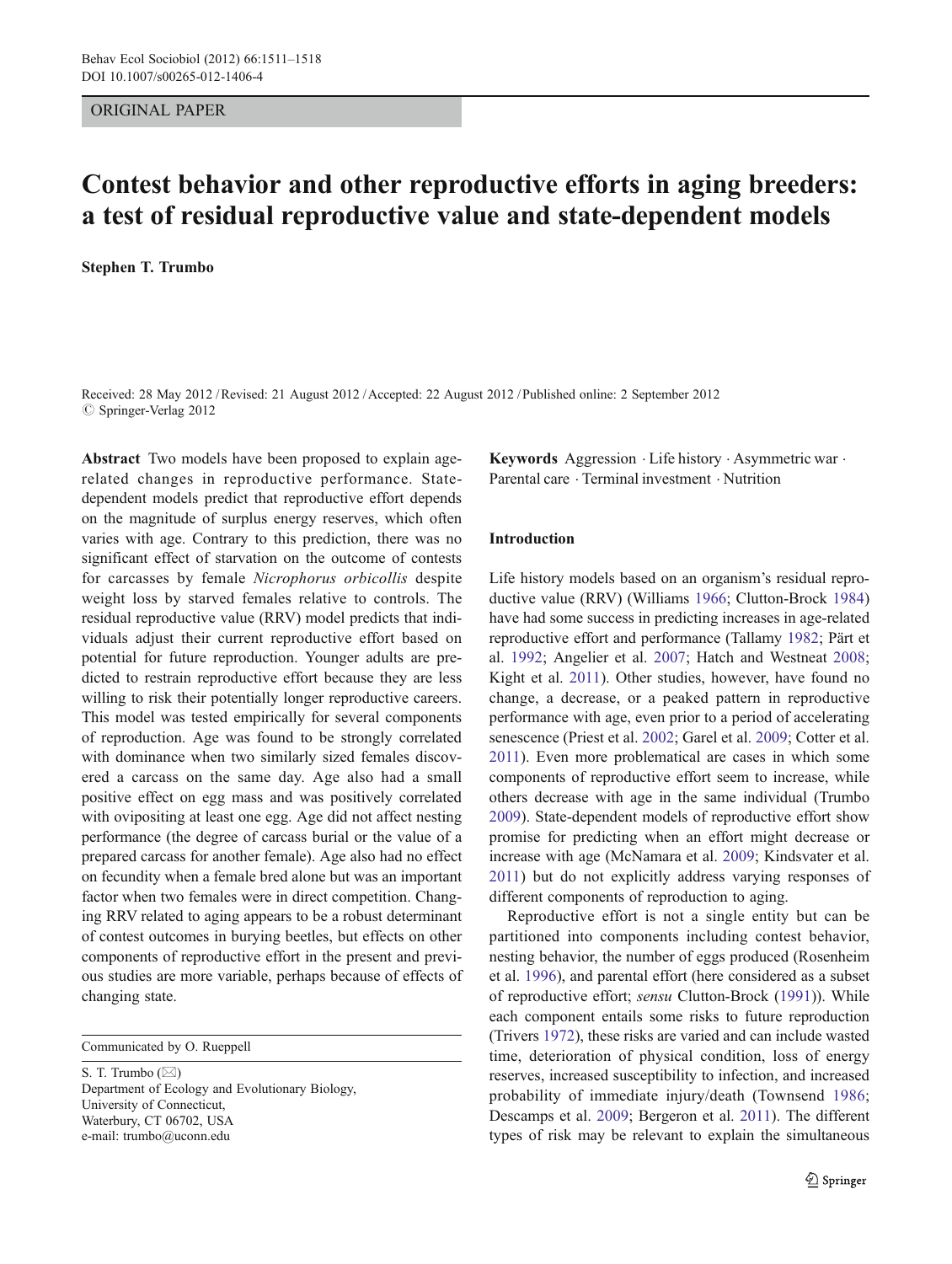increase and decrease of different components of reproduction as an individual ages. For example, state-dependent models predict that if older individuals are in poor condition (less surplus state), then they may decrease effort to increase the chance of surviving and reproducing later (McNamara et al. [2009\)](#page-7-0).

While state-dependent models based on energy reserves should apply to provisioning offspring (Spencer and Bryant [2002\)](#page-7-0) or to prolonged contests (wars of attrition; Marden and Waage [1990](#page-7-0); Mesterton-Gibbons et al. [1996](#page-7-0)), they may be less relevant when contests are rapid and severe, and risks are immediate injury or death (Enquist and Leimar [1990\)](#page-6-0). In that case, younger adults may restrain fighting to protect their greater expected future reproductive output as predicted by RRV models (Curio [1983;](#page-6-0) Clutton-Brock [1984](#page-6-0)). These types of contests occur in burying beetles, and therefore it was predicted that: (1) the RRV model would be sufficient to explain age-related changes in fighting motivation in this group and (2) manipulation of energy reserves (one measure of state) would not affect contest outcomes. For other components of effort that negatively affect state in a continuous manner (e.g., depletion of energy reserves), however, both RRV and state-dependent models will likely be necessary. Although the direction of effects of age on other components of reproduction could not be predicted a priori, more variable responses were expected.

Fighting is an important component of reproductive behavior for many species, especially those that compete for high-value resources. Contests for resources are affected by asymmetries in the resource-holding potential of combatants such as differences in body size (Otronen [1988;](#page-7-0) Humphries et al. [2006](#page-6-0); Jonart et al. [2007\)](#page-6-0) and differences in fighting experience (Chase et al. [1994](#page-6-0)). Contests can also be determined by asymmetries in the relative value of the resource for different individuals (Smith and Metcalfe [1997](#page-7-0); Mesterton-Gibbons and Adams [1998](#page-7-0)). Individual motivation may vary because of differences in need or familiarity with a resource, differences in readiness to use a resource or territory (Mohamad et al. [2010;](#page-7-0) Hollander et al. [2012\)](#page-6-0), or differences in the expectation of locating alternative resources in a timely manner (Cant et al. [2006](#page-6-0); Mohamad et al. [2010](#page-7-0)), a factor that is often age-related for reproductive resources (Papaj and Messing [1998;](#page-7-0) Kou et al. [2009](#page-7-0)). In particular, younger adults are expected to show greater reproductive restraint because of their greater RRV, while older adults, especially those close to the period of accelerating senescence, are expected to show near-maximal (terminal) reproductive effort (Issac and Johnson [2005\)](#page-6-0).

Burying beetles are an amenable model for investigating age-related changes in reproductive allocation. First, reproductive efforts are quite varied (fighting, nesting, parental care) and can be manipulated. Second, burying beetles are iteroparous, so younger adults might be expected to exhibit some restraint, yet they typically attempt to breed only a few times on high-value resources, so intrasexual fights can be severe (Enquist and Leimar [1990](#page-6-0); see Eggert and Müller [2011\)](#page-6-0). Third, prior work has established that young and old females have equivalent fighting ability, but that motivation can affect contest outcomes (Trumbo [2009\)](#page-7-0). Fourth, alternative hypotheses for age-related improvements in reproduction can be minimized. In many systems, older individuals may be superior because of more reproductive experience or because less fit individuals are lost from older cohorts (Curio [1983](#page-6-0); Forslund and Pärt [1995\)](#page-6-0). Use of a laboratory population of burying beetles where experience and nutrition can be controlled, and where mortality can be reduced to near zero, can minimize the relevance of these alternative hypotheses for age-related improvements in reproduction (Trumbo [2009\)](#page-7-0).

In the present study, it was first confirmed that one important measure of state (energy reserves) does not affect contest outcomes among N. orbicollis Say females. Primiparous females of different ages were then placed on a carcass either alone or in competition. Contest winners, egg mass, clutch size, nesting performance, and whether to initiate egg laying were assessed. These data, along with previous studies of burying beetles, suggest that age has different effects on various components of reproduction. While the RRV model alone appears adequate to explain the positive agerelated effects on fighting and initiating oviposition, additional models such as state-dependent ones (McNamara et al. [2009](#page-7-0); Cotter et al. [2011](#page-6-0); Kindsvater et al. [2011](#page-6-0)) will likely be needed to explain positive, negative, and neutral effects of aging on other components of reproductive effort.

## Methods

## Study animal

Adult burying beetles compete for small, highly valued vertebrate carcasses (Wilson [1971](#page-7-0)). They respond rapidly to discovery of a carcass, ovipositing in as little as 12 h while carcass preparation is still ongoing (Pukowski [1933\)](#page-7-0). Prepared carcasses are vulnerable to usurpation by rival burying beetles during much of the nesting cycle (Trumbo [2007](#page-7-0)). The female oviposits in the soil and, after several days, larvae crawl to the carcass to be fed by parents and to feed directly from the resource (Eggert et al. [1998;](#page-6-0) Smiseth and Moore [2004](#page-7-0)). Care is provided by a single female or a male–female pair; when biparental, males typically desert first, attributed to their greater RRV (Ward et al. [2009](#page-7-0)). Females have the potential to breed several times (Scott and Traniello [1990](#page-7-0)), but whether they do so depends on their body size, carcass availability, and population density (Creighton [2005;](#page-6-0) Müller et al. [2007](#page-7-0)).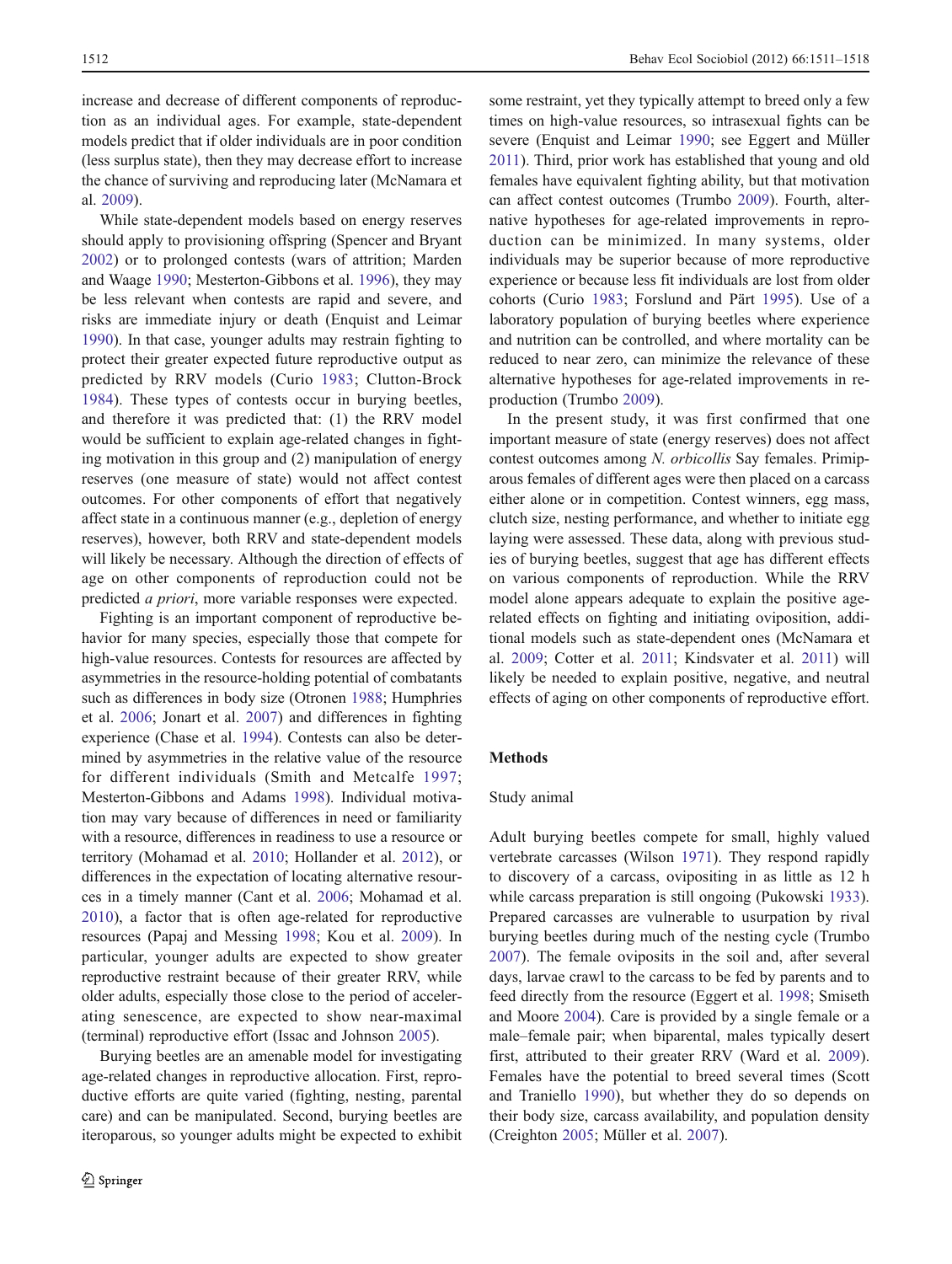#### Effect of energy reserves on contests

The laboratory population of N. *orbicollis* was derived from wild-caught beetles from Bethany, CT, USA, and kept at 20 °C, 15:9 L/D. Females were isolated immediately after emergence and fed until 25 days of age. At 25 days, females were measured and paired according to pronotal width (<2 % difference) and body mass (<3 % difference). One female from each pair  $(n=42)$  was selected at random to undergo 7 days of food deprivation (with water provided). Each beetle was weighed again at the start of the trial. Starved females lost between 7.6 and 18.9 % (mean, 14.3 %) of their body mass, while fed females gained an average of 1.8 % in body mass in the 7 days leading up to the trial. Females were mated to a different male on each of 2 days during this 7-day period. Each female was marked by clipping the right or left elytron. Both females were introduced into a breeding container  $(11 \times 18 \times 33$  cm) filled two thirds with soil with a mouse carcass  $(21-24 \text{ g})$ . Breeding containers were kept in the dark. At days 1 and 4, containers were checked to determine which female was on the carcass. On day 4, injuries were assessed (severed legs or antennae) and body mass was re-measured.

Effect of age on contests, clutch failure, egg number, and nesting behavior

The reproductive performance of young and old females was compared both when breeding alone and when in direct competition. Females were isolated in smaller containers (9 cm in diameter, 5 cm in depth) 10 days after adult emergence. Young females were kept in these individual containers for 10–12 days and were 20–22 days old at the start of the experiment. Old females were kept in individual containers for 42–50 days and were 52–60 days old at the start of the experiment. For a 24-h period, both 10 and 2– 3 days prior to the start of a trial, each female had a male introduced into her container. Young and old females, therefore, had equivalent opportunities for social and mating interactions: 10 days initially in mixed sexed groups and two 24-h exposures to a single male. Because all food was provided (small pieces of chicken liver or ground beef, <1 g), older females were not able to gain an advantage in foraging experience. By rearing in isolation, mortality was reduced to near zero (Trumbo [2009\)](#page-7-0). At 7 days prior to the onset of trials, females were fed a diet of ground beef suffused with either Solvent Blue 35 (400 mg per 20 g of meat) or Red Sudan Red 7B dye (200 mg per 20 g of meat) (Sigma) so that the eggs of young and old females could be distinguished (see Eggert and Müller [2000\)](#page-6-0). Color differences also allowed the identification of the young or old female on the carcass by examination of the soft tissue between sclerotized segments on the underside of the

thorax. Food was withheld from all females at 24 h prior to the start of a trial to reduce differences in body mass (see Trumbo ([2009\)](#page-7-0)). There was no mortality prior to the start of the experimental trials.

To begin each trial, a single female  $(n=23 \text{ young}, n=23)$ old) or a young–old matched pair of females  $(n=28)$  was placed in a translucent breeding container  $(11 \times 18 \times 33 \text{ cm})$ filled two thirds with soil with a mouse carcass  $(27-30.5 \text{ g})$ that was covered with a paper towel (15:9 L/D). The mean pronotal widths of young and old females in trials with a single breeder were not significantly different, and the pronotal widths of the paired females in competition trials differed by <2 %. Previous work had demonstrated that a female without a male partner in a breeding container that permitted light to enter would usually, but not always, produce a brood. Two measures of nesting performance were assessed: degree of burial after 24 h and re-use of a carcass prepared for 4 days. After 24 h, the container was checked to determine the degree of burial (1—not moved or buried, 2—approximately 25 % of carcass covered by soil, 3—50 % covered by soil, 4—75 % covered by soil, 5—100 % covered by soil). At this time, the carcass was inspected to determine whether each female was on or off the carcass. On day 4, the trial was terminated and the location of females, injuries, and number of red and blue eggs were recorded. The carcasses prepared by single females were then provided to primiparous middle-aged females (34 days old) to assess whether differences in preparation by young and old females would affect the re-use of the carcass. All carcasses from rearing containers with eggs (thereby excluding abandoned carcasses) were removed and placed into new breeding containers with new soil. The mass of the brood produced by these middle-aged females was determined at the time of larval dispersal.

## Egg mass

Additional young (22 days old,  $n=17$ ) and old (53 days old,  $n=19$ ) *N. orbicollis* females were individually provided a 21–24-g mouse carcass as cited earlier. At 84 h, the trials were terminated and the soil was inspected for eggs. The first five eggs uncovered for each trial were weighed together to obtain a mean score for egg mass for each female.

#### Statistical analyses

In trials with two females, the effects of treatment on contest outcomes were determined by the binomial test (excluding cases in which both or neither female were on the carcass). P values represent the probability of an equal or greater number of wins by one of the treatments (two-tailed). The frequency of clutch failure (no eggs oviposited) was examined using a  $2 \times 2 \times 2$  log-linear analysis of frequency data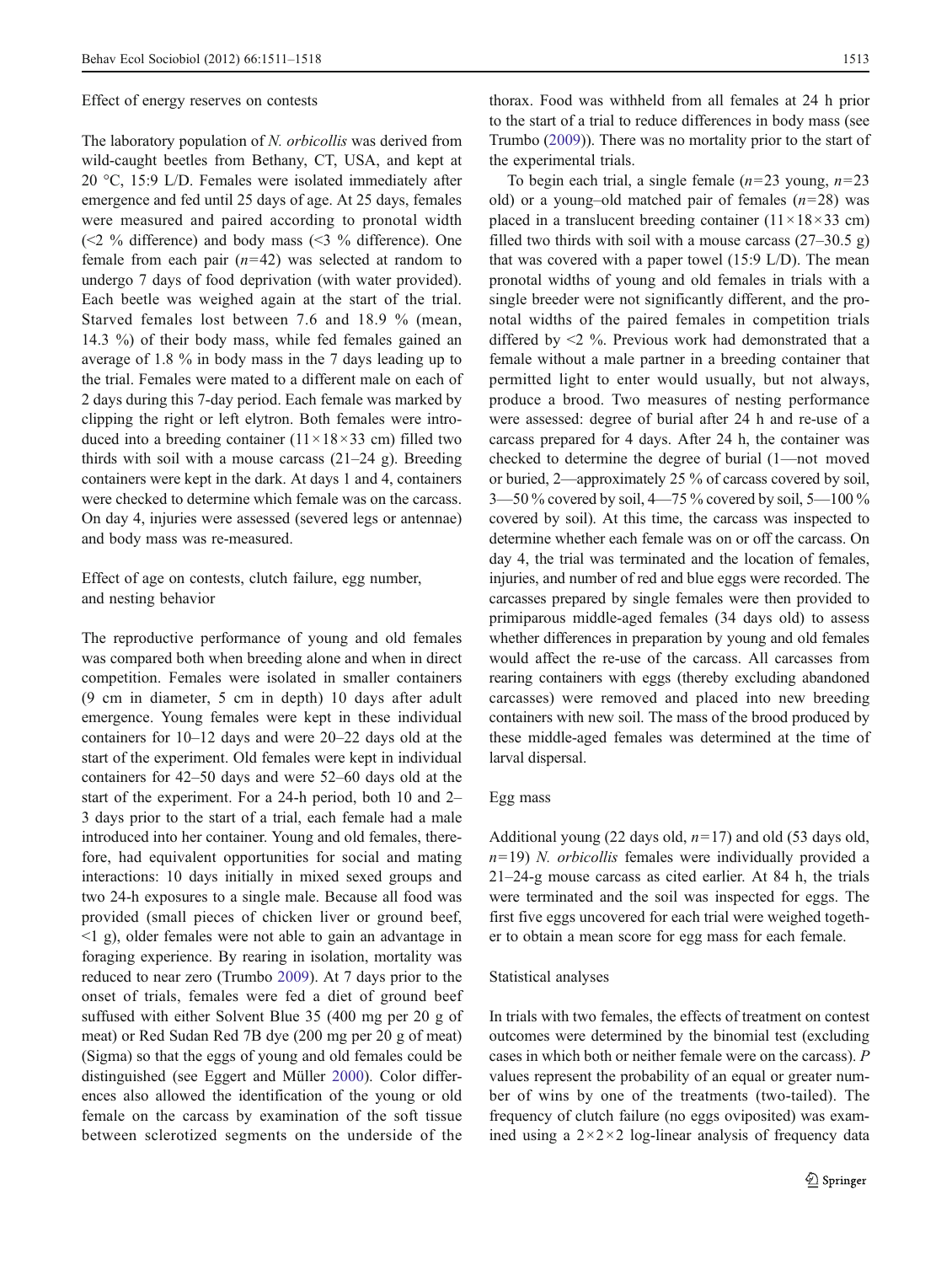(clutch failure or success, young or old female, alone or in competition). Interactive effects were included in the analysis whether or not they were significant as suggested by Cox and Snell [\(1989](#page-6-0)). Effects on fecundity and burial of the carcass were assessed by nonparametric Wilcoxon's twosample tests because of the non-normal distribution (fecundity) or ordinal nature of the data (burial). Clutch size data were analyzed from all trials and from just those trials in which at least one egg was produced  $(t$  tests). The results were qualitatively the same, so only the results for trials excluding clutch failures are reported. All analyses were two-tailed and performed using SAS [\(2007](#page-7-0)).

# **Results**

## Effect of energy reserves on contests

The starvation treatment had no detectable effect on contest outcomes on day 1 ( $p=0.78$ , binomial test) or on day 4 ( $p=$ 0.88; Fig. 1). There were only three changes in carcass ownership in 42 trials between days 1 and 4 (two from the fed female to the starved female, one from starved to fed). Injuries to one or both females occurred in 11 of 42 trials (26.2 %), including three deaths. During the 4 days with the carcass, dominant females gained a mean  $(\pm SD)$  of 9.9  $(\pm 3.7 \%)$  while subordinate females lost a mean of 15.3 ( $\pm$ 5.6 %) of their body mass compared to the start of the contest. This occurs because the dominant female feeds on the resource and restricts the subordinate's access (Eggert et al. [2008\)](#page-6-0). The female in possession of the carcass on day 4 was always heavier than the subordinate female  $(n=42)$ , regardless of the nutritional treatment prior to the trial  $(p<$ 0.001). Therefore, in every trial, the body mass difference on day 4 confirmed the dominance status indicated by the observation.

Effect of age on contests, clutch failure, egg number, and nesting behavior

In contests, older females were more likely to be in sole possession of the carcass on day 1 (binomial test,  $p=0.03$ ) and on day 4 ( $p=0.04$ ) compared to younger females (Fig. 2). Age, but not whether the female attempted to breed alone or in competition, had an effect on the frequency of clutch failure  $(G_{\text{age}}^2 = 7.38, 2 \text{ df}, p=0.025, G_{\text{competition}}^2 = 0.68, 2 \text{ df}, p=0.71;$ Fig. [3](#page-4-0)). The interaction between age and treatment on clutch failure was not significant ( $G^2 = 7.40$ , 4 df,  $p=0.11$ ). In trials excluding clutch failures, the number of eggs produced by young and old females when breeding alone was not different  $(t=0.34, 1 \text{ df}, p=0.37;$  Fig. [4\)](#page-4-0). In competition trials, on the other hand, old females produced over twice as many eggs as young females ( $t=3.77$ , 1 df,  $p<0.001$ ). For both breeding



Fig. 1 Number of trials in which the fed (hatched bars) or starved (black bars) female was present on the carcass on day 1 and on day 4. Gray bar indicates trial in which both or no females were on the carcass

alone and competition trials, results for egg production were qualitatively the same if trials with clutch failures are included in the analysis (Fig. [4\)](#page-4-0).

Age did not affect either measure of quality of nesting behavior. The burial score (mean  $\pm$  SE) for young (3.30 $\pm$ 



Fig. 2 Number of trials in which the younger (black bars) or older (hatched bars) N. orbicollis female was present on the carcass on day 1 and on day 4. Gray bar indicates trial in which both or no females were on the carcass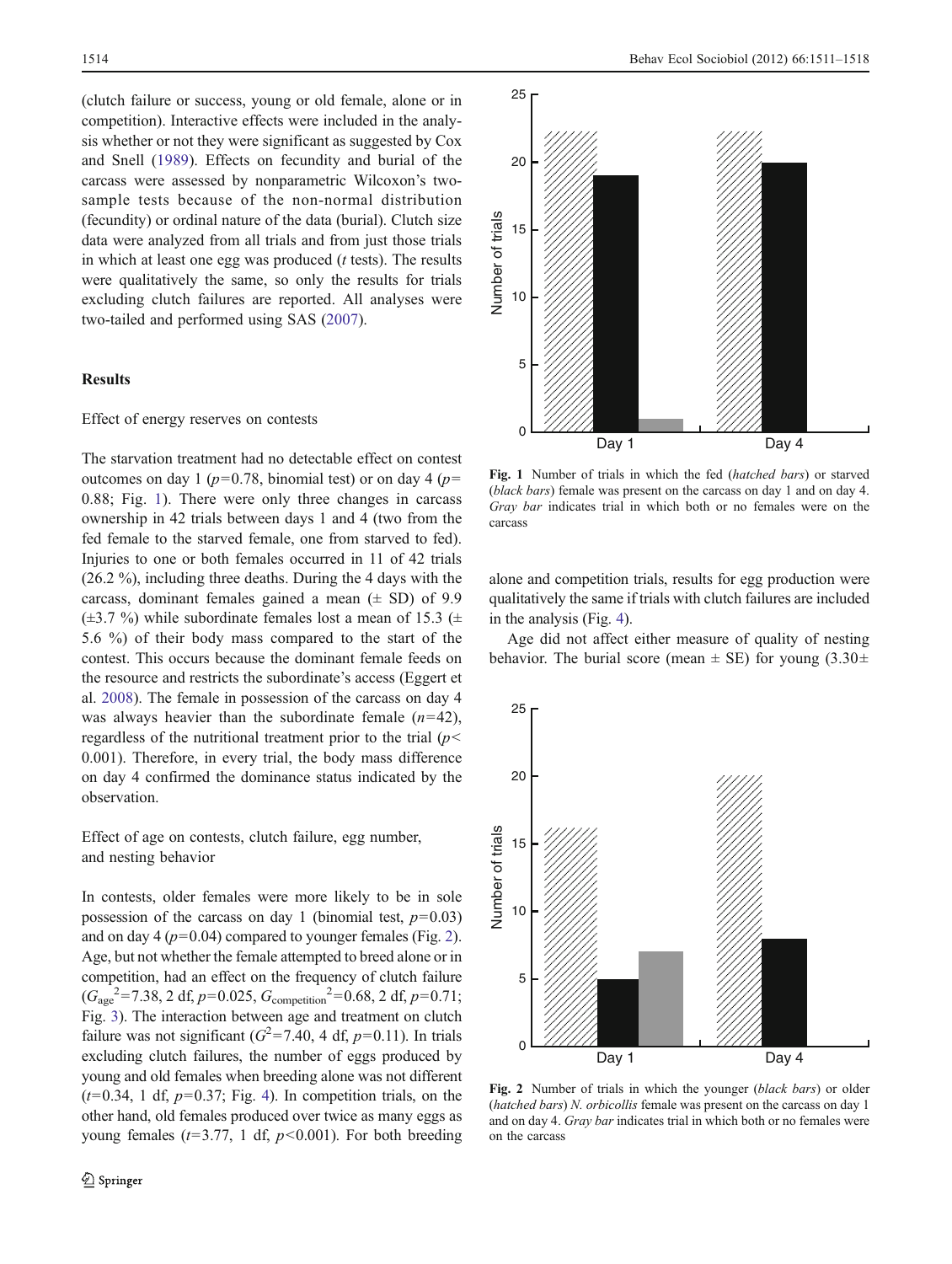<span id="page-4-0"></span>

Fig. 3 Percentage of trials in which young and old female N. orbicollis failed to produce eggs. Sample sizes are in parentheses

0.35) and old  $(3.65\pm0.26)$  females breeding alone did not differ (Wilcoxon's test,  $z=0.59$ ,  $p=0.55$ ). There was no evidence of cooperation during burial as the mean burial score was not greater when two females were present on one carcass (all singles  $3.48\pm0.22$ , pairs  $2.82\pm0.26$ ; Wilcoxon's test,  $z=1.85$ ,  $p=0.06$ ). A second measure of nesting performance (carcass preparation) also showed no difference. Middle-aged females produced a similar mean  $(\pm \text{ SE})$  brood mass when re-using a carcass previously prepared by a



Fig. 4 Mean number of eggs produced by young and old N. orbicollis females when breeding alone and in competition. Gray bars represent all trials; black bars represent only trials in which at least one egg was produced. Sample sizes are in parentheses

young  $(3.23\pm0.34 \text{ g})$  or old  $(3.33\pm0.28 \text{ g})$  female  $(t=0.23$ , 1 df,  $p=0.82$ ).

The frequency of injury in competition trials was not great enough to permit a detailed analysis. One pattern that was apparent post hoc was that injury to one or both females was more frequent when the younger female was dominant on day 4 (six of eight) than when the older female was dominant (four of 20) (Fisher's exact test,  $p=0.011$ ). The five trials in which the older female was injured all occurred during the eight trials when the younger female was dominant (binomial test,  $p=0.002$ ), suggesting a greater intensity of conflict where the typical age asymmetry was not upheld.

# Egg mass

The mean  $(\pm \text{ SE})$  egg mass was 6.2 % greater for older females (27.3 $\pm$ 0.4 mg) compared to younger (25.7 $\pm$ 0.5 mg) females  $(t=2.70, 1 \text{ df}, p=0.01)$ .

# Discussion

The RRV model was sufficient to predict the greater success of older N. orbicollis females in contests where differentaged females discovered a carcass at the same time (a similar result has been found for the smaller congener, Nicrophorus defodiens Mannerheim, Trumbo, unpublished data). State-dependent models can also predict an increase in reproductive performance with age in an alternative manner than RRV models. If older individuals have built up larger energy reserves or can replenish reserves more quickly because of greater foraging experience, they would be expected to allocate much of their surplus state to current reproduction (Kindsvater et al. [2011\)](#page-6-0). This is unlikely to explain the greater success of older burying beetles in the present study. Females of different ages were of similar size and mass and had similar foraging experience. The starvation experiment also demonstrated that energy reserves had little effect on fighting motivation in this species.

In addition to the effect on fighting, older females produced eggs of slightly greater mass, an effect also seen in Nicrophorus vespilloides (Lock et al. [2007](#page-7-0)). Older females of N. orbicollis were also more likely to produce a clutch, an effect seen in a prior study (Trumbo [2009\)](#page-7-0). In species that produce broods of variable size as in burying beetles, RRV models may be sufficient to predict whether reproduction is attempted, while condition (state) may affect brood size. In species that produce a fixed brood size, state-dependent models should affect whether reproduction is attempted (Cook et al. [2004\)](#page-6-0). In the present study, effects of age on other components of reproduction were more variable. Age had no effect on nesting performance (quality of the burial or the value of a prepared resource for re-use) or fecundity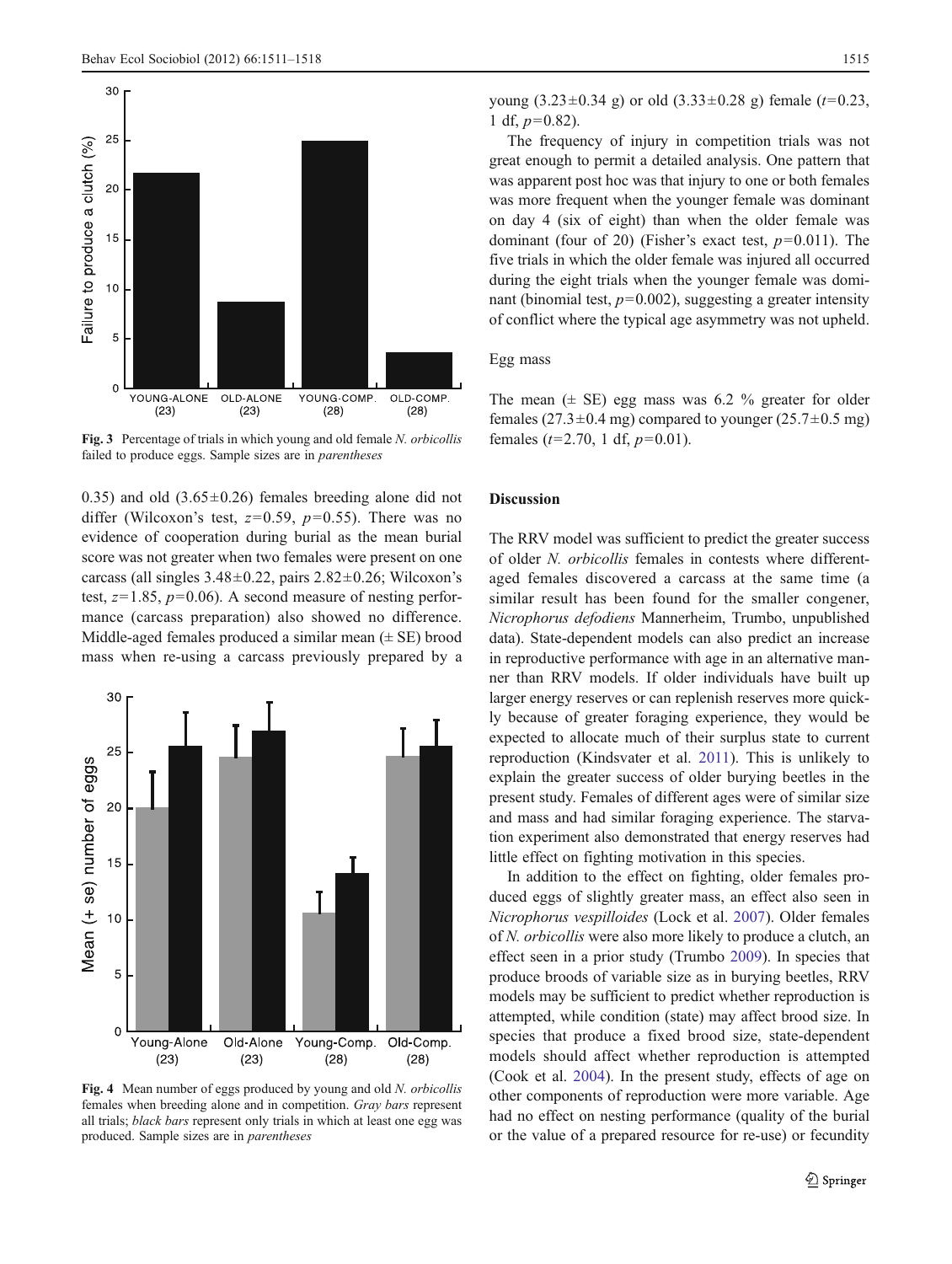for females breeding alone. In competition trials, young females produced significantly fewer eggs. Age, dominance status, and injury might well have independent effects on fecundity when two females compete, but the small sample size for some combinations of variables did not permit a more detailed analysis. Using N. vespilloides, Eggert et al. [\(2008\)](#page-6-0) demonstrated that limited access to the resource negatively affected fecundity in subordinate females. In previous works on Nicrophorus spp., the effects of age on food provisioning and the total mass of the brood were likewise variable and sometimes negative (Scott [1998;](#page-7-0) Lock et al. [2007](#page-7-0); Creighton et al. [2009;](#page-6-0) Trumbo [2009;](#page-7-0) Cotter et al. [2011\)](#page-6-0).

## Two models of reproductive effort

Can a joint consideration of the RRV and state-dependent models explain why some components of effort consistently increase with age, while other components show variable patterns in the same organism? Consider a scenario in which an individual will sometimes need to win a contest to reproduce and at other times may reproduce where there is limited competition. If the outcome of a fight is either to win and reproduce, or lose with a significant probability of injury, then it is expected that younger individuals with more future opportunities to reproduce uncontested would risk less. In this case, age-related effects of a declining RRV should predominate over effects of the level of surplus state. An individual near the end of life should not pass up an opportunity to reproduce, even if fighting is required, if it is unlikely to find another reproductive opportunity. In a similar manner, when the probability of survival is low, individuals of diverse taxa are known to expose themselves to greater risks of predation to prepare to breed (Lafaille et al. [2010](#page-7-0); Kuriwada et al. [2011](#page-7-0); Schwanz et al. [2012\)](#page-7-0) or to greater risks in defending young (Pavel and Bures [2008](#page-7-0); Steinhart et al. [2008](#page-7-0)), consistent with RRV models.

A state-dependent model is highly relevant, however, for investment such as producing eggs or provisioning offspring. According to this model of continuous breeding, the individuals' reproductive effort depends on the surplus in state over a minimum needed to ensure survival. Individuals with a large surplus invest more, while individuals with a small surplus, closer to the critical minimum, invest less to increase the chance of survival (McNamara et al. [2009](#page-7-0)). For example, European earwig mothers in a poor state provide less food to offspring (energy intensive) but do not decrease attendance of offspring (less energy intensive) (Wong and Kölliker [2012\)](#page-7-0). Consideration of the physical state of females may explain a negative association of parental age and offspring performance as parents in declining condition limit reproductive effort (Mousseau and Dingle [1991;](#page-7-0) Reid et al. [2003;](#page-7-0) Baudisch [2008\)](#page-6-0), although it is difficult to

disentangle the effects of senescence. RRV models alone cannot explain the diminished effort by a prime-aged adult that experiences a temporary but recoverable decline in body condition (e.g., Reaney and Knell [2010\)](#page-7-0). The energy intensity of different components of reproductive effort may also influence variable age-related changes in male reproductive effort (De Luca and Cocroft [2011](#page-6-0)).

For organisms with a lengthy, discrete, terminal reproductive bout, an extension of state-dependent models might predict less–than-maximum investment at the beginning of the reproductive attempt to increase the chance that internal resources will not run out before the young reach independence. For burying beetles, the most energetically demanding stage of reproduction is the first 48 h when larvae are on the carcass (about 5 days after discovery of the resource). Increased care-giving behavior (Fetherston et al. [1990\)](#page-6-0), elevated levels of juvenile hormone (Trumbo [1997](#page-7-0)), rapid loss of body weight (Creighton et al. [2009](#page-6-0)), and higher  $CO<sub>2</sub>$  production (Rauter, personal communication) all indicate that the ability of females to invest at this stage might limit reproductive output and affect decisions about brood size. Investment at this stage may be most relevant for application of modified state-dependent models. Production of a smaller brood that enhances the chance that offspring will reach independence in good condition may be a common response to age-related declines in breeder condition (Reid et al. [2003\)](#page-7-0). In N. orbicollis, older females that have previously bred are in a diminished physical state, and these females produce fewer offspring but with the same body mass as offspring produced by younger females (Creighton et al. [2009](#page-6-0)).

An older breeder in marginal condition is not likely to improve its condition by refraining from fighting, as might occur by refraining from provisioning offspring. When contests are short in duration and involve substantial physical contact, the RRV model may be sufficient to explain ageand season-related changes in fighting motivation (Papaj and Messing [1998](#page-7-0); Humphries et al. [2006](#page-6-0); Kou et al. [2009\)](#page-7-0). Where contests over reproductive opportunities, however, are prolonged and energetically demanding with little direct combat (Kemp et al. [2006](#page-6-0)), state-dependent models should be more important. In such wars of attrition, the level of surplus energy is often a good predictor of contest outcome (Marden and Waage [1990;](#page-7-0) Mesterton-Gibbons and Adams [1998](#page-7-0)).

In addition to the different responses of various components of reproductive effort to aging, the present study also demonstrates that the effect of age can depend on the competitive environment. Because dominance is often agerelated (Piper and Wiley [1989](#page-7-0); Wittemyer and Getz [2007\)](#page-7-0), the density and age structure of populations will need to be incorporated in models to predict age-related changes in effort and their effects on the evolutionary ecology of species (Cant et al. [2006\)](#page-6-0).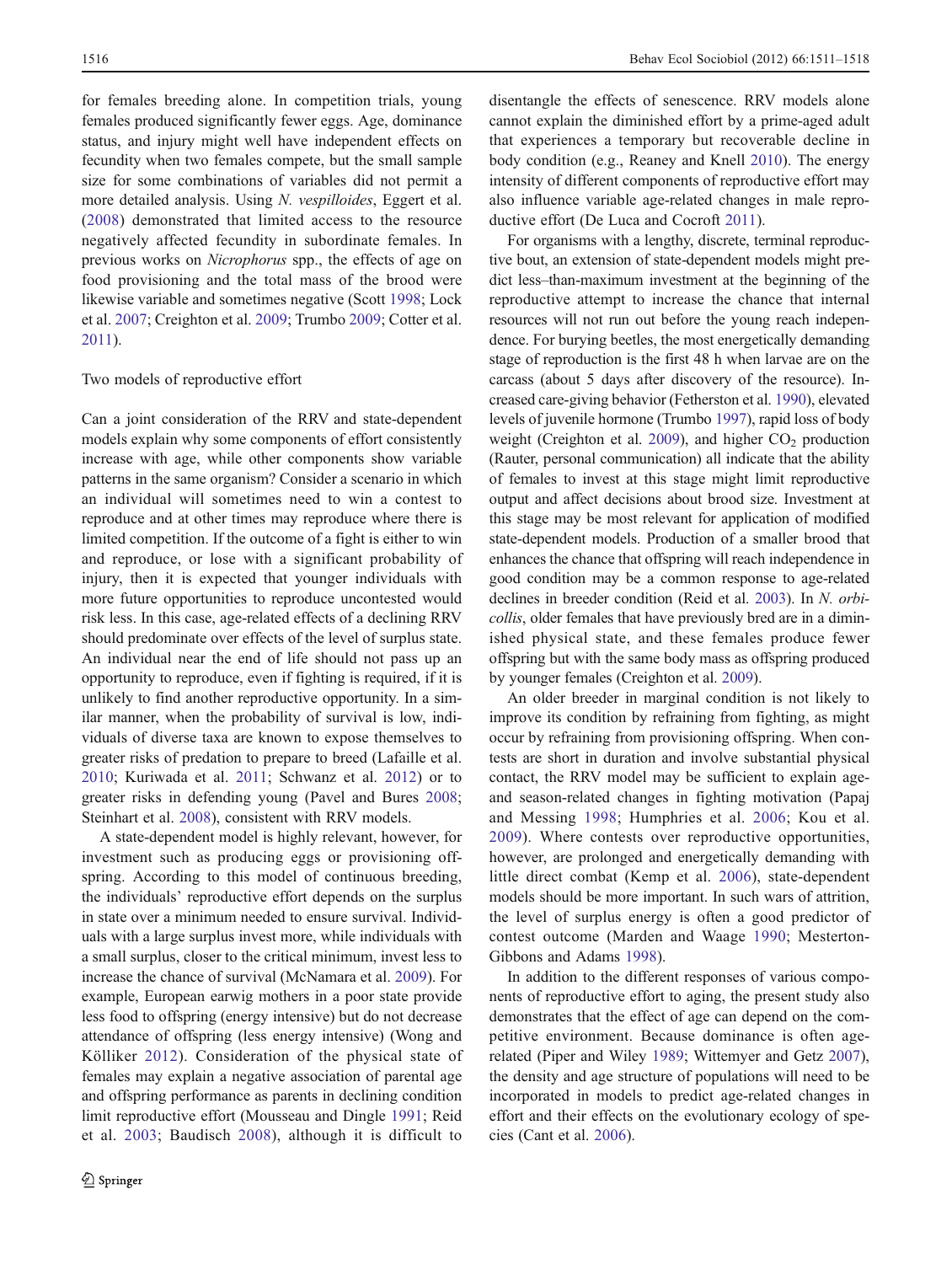<span id="page-6-0"></span>An empirical examination of the multiple components of reproductive performance, such as of digger wasps (Field et al. 2007) and burying beetles, makes it clear that components of effort have different costs and do not respond similarly to changes in age or state. One source of variation in patterns of reproduction may be explained by whether the costs of reproduction are fixed (e.g., whether to attempt reproduction) or graded (e.g., how many offspring to rear, how much to provision). A second source of variation can occur because different components of reproductive effort have varied negative effects on state. A third source of variation may occur because the effects of state may become less important as an organism approaches terminal investment for reasons unrelated to state (e.g., imminent environmental deterioration). An ongoing challenge is to understand the complex interplay of choice of reproductive effort and state on mortality (McNamara et al. [2009](#page-7-0)) and to integrate these with environmental (extrinsic) effects on mortality that are known to be major determinants of agerelated patterns of reproductive investment.

Acknowledgments I thank Lutz Fromhage and Holly Kindsvater for insight into state-dependent models and Eldridge Adams for discussion of contest behavior and review of the manuscript. The Southern Connecticut Regional Water Authority granted permission to collect beetles. The University of Connecticut provided financial support for this work.

Ethical standards This study complied with current laws of the USA. The author declares no conflict of interest.

# **References**

- Angelier F, Weimerskirch H, Dana S, Chastel O (2007) Age, experience and reproductive performance in a long-lived bird: a hormonal perspective. Behav Ecol Sociobiol 61:611–621
- Baudisch A (2008) Inevitable aging? Springer, Berlin
- Bergeron P, Careau V, Humphries MM, Reale D, Speakman JR, Garant D (2011) The energetic and oxidative costs of reproduction in a freeranging rodent. Funct Ecol 25:1063–1071
- Cant MA, Llop JB, Field J (2006) Individual variation in social aggression and the probability of inheritance: theory and a field test. Am Nat 167:837–852
- Chase ID, Bartolomeo C, Dugatkin LA (1994) Aggressive interaction and inter-contest interval—how long do winners keep winning? Anim Behav 48:393–400
- Clutton-Brock TH (1984) Reproductive effort and terminal investment in iteroparous animals. Am Nat 123:212–229
- Clutton-Brock TH (1991) The evolution of parental care. Princeton University Press, Princeton
- Cook RC, Cook JG, Mech LD (2004) Nutritional condition of northern Yellowstone elk. J Mammal 85:714–722
- Cotter SC, Ward RJS, Kilner RM (2011) Age-specific reproductive investment in female burying beetles: independent effects of state and risk of death. Funct Ecol 25:652–660
- Cox DR, Snell EJ (1989) The analysis of binary data. Chapman & Hall, New York
- Creighton JC (2005) Population density, body size, and phenotypic plasticity of brood size in a burying beetle. Behav Ecol 16:1031– 1036
- Creighton JC, Heflin ND, Belk MC (2009) Cost of reproduction, resource quality, and terminal investment in a burying beetle. Am Nat 174:673–684
- Curio E (1983) Why do young birds reproduce less well? Ibis 125:400–404
- De Luca PA, Cocroft RB (2011) The influence of age on male matesearching behaviour in thornbug treehoppers. Ethology 117:1–11
- Descamps S, Gilchrist HG, Dety J, Butler EL, Forbes MR (2009) Costs of reproduction in a long-lived bird: large clutch size is associated with low survival in the presence of a highly virulent disease. Biol Lett 5:278–281
- Eggert A-K, Müller JK (2000) Timing of oviposition and reproductive skew in cobreeding female burying beetles (Nicrophorus vespilloides). Behav Ecol 11:357–366
- Eggert AK, Müller JK (2011) Timing of oviposition enables dominant female burying beetles to destroy brood-parasitic eggs. Anim Behav 82:1227–1233
- Eggert A-K, Reinking M, Müller JK (1998) Parental care improves offspring survival and growth in burying beetles. Anim Behav 55:97–107
- Eggert A-K, Otte T, Müller JK (2008) Starving the competition: a proximate cause of reproductive skew in burying beetles (Nicrophorus vespilloides). Proc R Soc Lond B 275:2521–2528
- Enquist M, Leimar O (1990) The evolution of fatal fighting. Anim Behav 39:1–9
- Fetherston IA, Scott MP, Traniello JFA (1990) Parental care in burying beetles: the organization of male and female brood-care behavior. Ethology 85:177–190
- Field J, Turner E, Fayle T, Foster WA (2007) Costs of egg-laying and offspring provisioning: multifaceted parental investment in a digger wasp. Proc R Soc Lond B 274:445–451
- Forslund P, Pärt T (1995) Age and reproduction in birds—hypotheses and tests. Tr Ecol Evol 10:374–378
- Garel M, Solberg EJ, Saether B-E, Grøtan V, Tufto J, Helm M (2009) Age, size, and spatiotemporal variation in ovulation patterns of a seasonal breeder, the Norwegian moose (Alces alces). Am Nat 173:89–104
- Hatch MI, Westneat DF (2008) Familiarity between mates improves few aspects of reproductive performance in house sparrows. Behaviour 145:365–376
- Hollander FA, Titeux N, Van Dyck H (2012) Territorial resource valuation deviates from habitat quality in an ecologically trapped, long-distance migratory bird. Behav Ecol Sociobiol 66:777–783
- Humphries EL, Hebblethwaite AJ, Batchelor TP, Hardy ICW (2006) The importance of valuing resources: host weight and contender age as determinants of parasitoid wasp contest outcomes. Anim Behav 72:891–898
- Issac JL, Johnson CN (2005) Terminal reproductive effort in a marsupial. Biol Lett 1:271–275
- Jonart LM, Hill GE, Badyaev AV (2007) Fighting ability and motivation: determinants of dominance and contest strategies in females of a passerine bird. Anim Behav 74:1675–1681
- Kemp DJ, Wiklund C, Gotthard K (2006) Life history effects upon contest behaviour: age as a predictor of territorial contest dynamics in two populations of the Speckled Wood butterfly, Pararge aegeria L. Ethology 112:471–477
- Kight SL, Tanner AW, Coffey GL (2011) Termination of parental care in male giant waterbugs, Belostoma flumineum Say (Heteroptera: Belostomatidae) is associated with breeding season, egg pad size, and presence of females. Invert Reprod Dev 55:197–204
- Kindsvater HK, Bonsall MB, Alonzo SH (2011) Survival costs of reproduction predict age-dependent variation in maternal investment. J Evol Biol 24:2230–2240